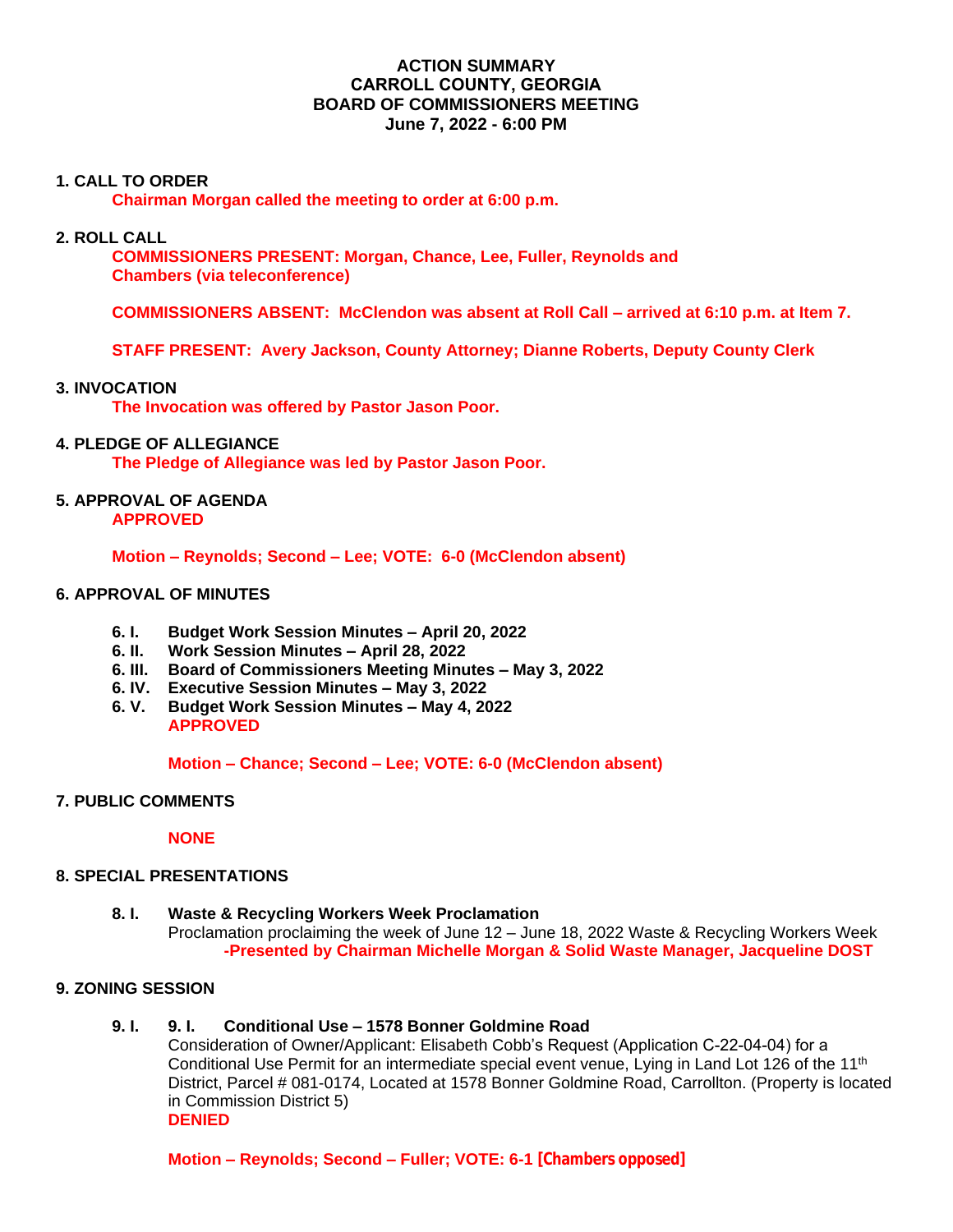# **9. II. Conditional Use – 400 Kuglar Road**

Consideration of Owner/Applicant: Amanda Revell's Request (Application C-22-05-01) for a Conditional Use Permit for Secondary Detached Dwelling, Lying in Land Lot 111 of the 10<sup>th</sup> District, Parcel # 042-0128, Located at 400 Kuglar Road, Bowdon. (Property is located in Commission District 6)

**APPROVED**

**Motion – Chambers; Second – McClendon; VOTE: 7-0**

#### **9. III. Rezoning – 2653 W. Highway 166**

Z-22-05-01: Request to Rezone approximately 10.412 acres from R3 Residential and Agricultural to Residential (one acre minimum) in order to develop a proposed seven lot subdivision, Lying in Land Lot 91 of the 10<sup>th</sup> District, Parcel #077-0115 and 077-0116, Located at 2653 W. Highway 166, Carrollton. Owner/Applicant: Look Into The Future Properties I, LLC (Property is located in Commission District 4 **APPROVED**

**Motion – Fuller; Second – Chambers; VOTE: 6-1 [Morgan opposed]**

### **9. IV. 90 Day Moratorium on Applications for Special Event Facilities**

Consideration of a Resolution Enacting a Moratorium for 90 Days on the Acceptance of Applications for and the Issuance of Conditional Use Permits Regarding Special Event Facilities in the Agricultural Zoning District

# **APPROVED**

### **Motion – McClendon; Second – Lee; VOTE: 7-0**

## **10. CONSENT AGENDA**

*Items under this action were discussed at the public Work Session on Thursday, June 2, 2022 (now available for view on [www.carrollcountyga.com\)](http://www.carrollcountyga.com) and will be presented for consideration as a single item. Only one vote will be taken.*

#### **10. I. Public Works - Equipment Purchase**

Consideration to purchase three (3) C345 New Holland track loaders from Agrimerica priced at \$69,800 per unit for a total of \$209,400 for the Public Works Department

#### **10. II. Fire Rescue – Equipment Purchase**

Consideration to purchase one (1) 2022 Sutphen Heavy Duty Custom Pumper with Cummins X12 Powertrain at \$633,424.04; one (1) Sutphen Heavy Duty Custom SP70 Platform with Cummins X12 Powertrain at \$1,330,000 (refurbished); and one (1) Sutphen Heavy Duty Custom SL100 Ladder with Cummins X15 Powertrain at \$1,377,397.15 to be paid for with SPLOST funds

#### **10. III. Fire Rescue – Equipment Purchase**

Consideration to purchase one hundred forty (140) Combat Sniper Hoses at \$222.16/ea. for a total \$31,102.40

#### **10. IV. Investment Agreements**

Consideration of Engagement of Raymond James as act as the Investment Adviser for the Series 2021 Carroll County General Obligation Bonds Fund and conduct a competitive bid for such investments, to retain an arbitrage consultant, and to authorize the Chairman or designee to execute all agreements related thereto upon terms approved by the Chairman, and to take all other necessary actions to implement such investments

## **10. V. Library MOU – One Time Payment for Capital Outlay Expenses**

Consideration of a Memorandum of Understanding with the West Georgia Regional Library System for one time payment of \$34,780 to be used for designated capital outlay expenses for the Carroll County library facilities, and authorize the Chairman to execute the Agreement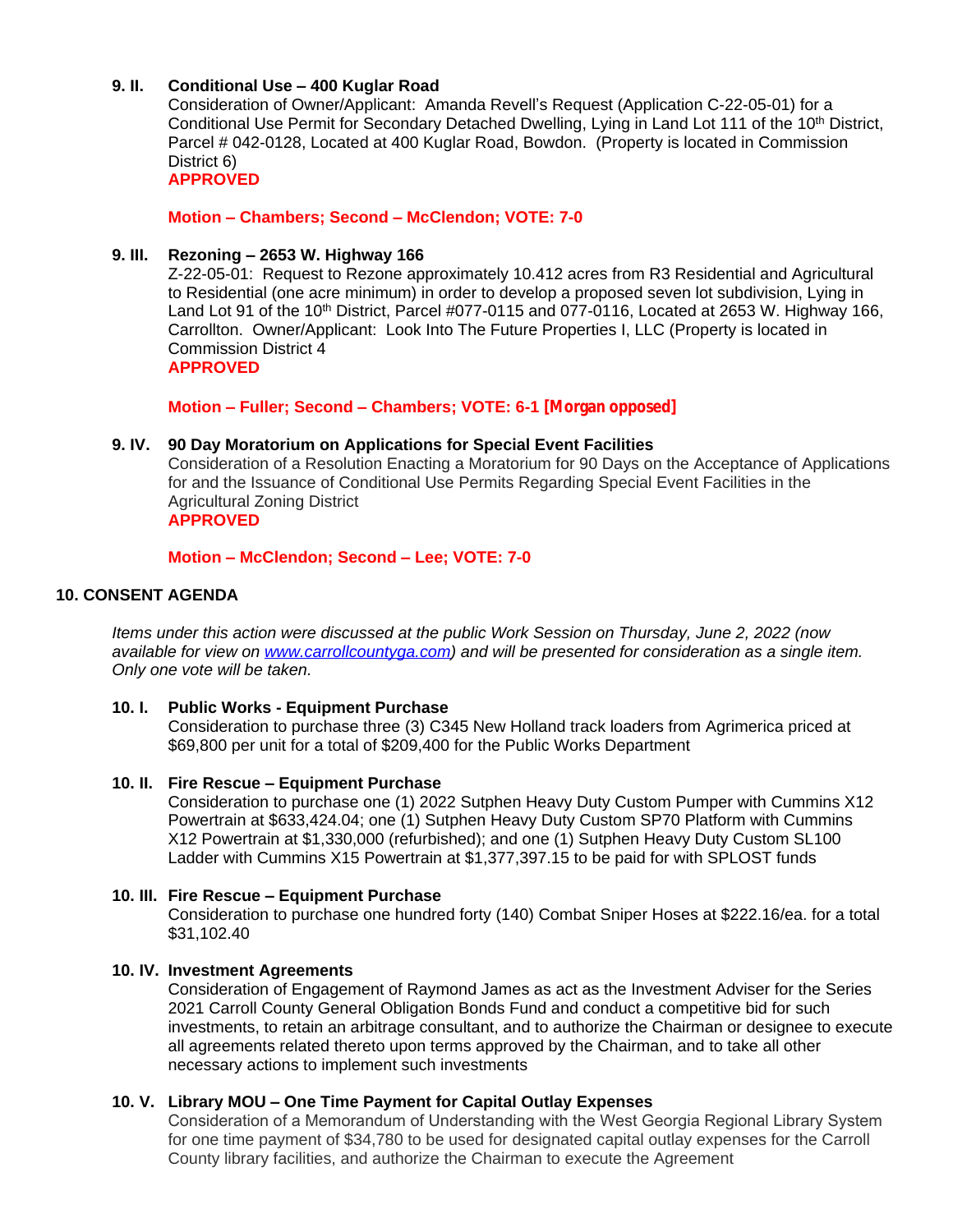## **10. VI. Library MOU**

Consideration of a Memorandum of Understanding with the West Georgia Regional Library System of \$250,000 payment to be used for the Carroll County library facilities, and authorize the Chairman to execute the Agreement

#### **10. VII. Carroll County Library Board – Appointment**

Consideration of Appointment of Dr. Nancy Mims to the Carroll County Library Board

#### **10. III. Carroll County Development Authority – Appointment (District 5)**

Consideration of Appointment of Donna Lackey to the *Carroll* County Development Authority

#### **10. IX. Region 4 EMS Council – Appointments**

Consideration of Appointments of Chief Allen English and Chief Chuck Barnwell to the Region 4 EMS Council

### **10. X. Carroll County Board of Family and Children Services - Appointment**

Consideration of Appointment of Pastor Vincent Dortch to the Carroll County Board of Family and Children Services

### **10. XI. Pathways Center Community Service Board - Appointment**

Consideration of Appointment of Jodie Goodman to the Pathways Center Community Service Board

#### **10. XII. Inmate Work Detail Agreement with the City of Carrollton**

Consideration of entering into an Inmate Work Detail Agreement with the City of Carrollton and to authorize the Chairman to finalize the terms of the Agreement and to execute the Agreement

#### **10. XIII.Fire Service Agreement with the City of Carrollton**

Consideration of an updated Fire Service Agreement with the City of Carrollton, and authorize the Chairman to provide to finalize the terms of the Agreement and to execute the Agreement

#### **10. XIV.Appraisal Services for Residential Property**

Consideration of Agreement for Appraisal Services for Residential Property and to authorize the Chairman to finalize the terms of the Agreement and to execute the Agreement

#### **10. XV.Emergency Medical Services Agreement – West Georgia Ambulance**

Consideration of an Emergency Medical Services Agreement with West Georgia Ambulance, Inc., approve proposed assignment to HealthLiant, Inc. (the non-profit holding company for all of the Tanner Health System entities), and to authorize the Chairman to finalize the terms of the Agreement and to execute the Agreement

#### **10. XVI.Transit Contract Renewal FY 22-23**

Consideration of Section 5311 Public Transportation Service Agreement for operation of Three Rivers Regional Transit System between the Board of Commissioners of Carroll County and Three Rivers Commission for the period beginning July 1, 2022 and ending June 30, 2023 for the annual local match of \$70,000, and authorize the Chairman to execute the Agreement

### **10. XVII.Fire Rescue Uniforms – Fire Rescue**

Consideration of Proposal to purchase uniforms from Galls, LLC in the amount of \$150,000 and to authorize the Chairman to finalize the terms of the Agreement and to execute the Agreement **APPROVED**

#### **Motion – Reynolds; Second – Lee; VOTE: 7-0**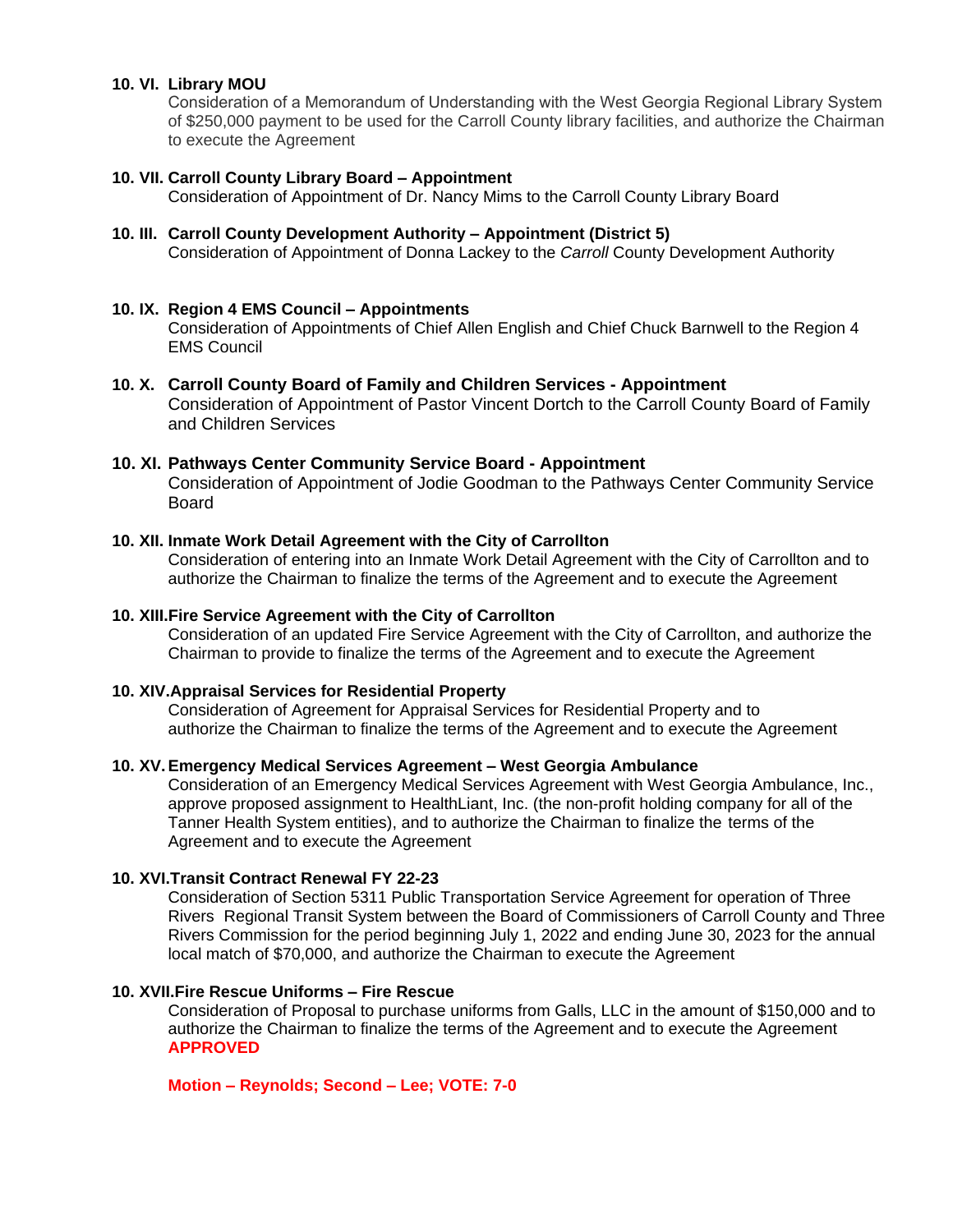### **11. FINANCIAL SESSION**

## **11. I. FY 2023 Budget Resolution**

Consideration of a Resolution and Ordinance Providing for the Appropriations and Expenditures of Funds for the Government of Carroll County, Georgia, for the County Fiscal Year 2023, Beginning July 1, 2022 and Ending June 30, 2023; Providing for the Operations of County Departments, Boards, Agencies, Elected Offices, and Other Governmental Activities; To Provide for the Level of Personnel Authorized for the Various Departments and Agencies; To Provide for Capital Improvements as Budgeted for the County; To Provide an Effective Date; And for Other Purposes **APPROVED**

**Motion – McClendon; Second – Reynolds; VOTE: 7-0**

**11. II. FY 2022 Budget Amendment APPROVED**

## **Motion – Chance; Second – McClendon; VOTE: 7-0**

### **11. III. Natural Gas Suppliers**

Consideration of proposals for natural gas suppliers, and authorize the Chairman to negotiate and sign the agreement with True Natural Gas, 2 year fixed rate option. **APPROVED**

### **Motion – Reynolds; Second – Lee; VOTE: 7-0**

### **12. BUSINESS SESSION**

**12. I. Public Hearing – Abandonment of 0.54 Miles of Oak Shade Road** Public Hearing to consider the proposed abandonment of 0.54 miles of Oak Shade Road lying in Land Lot 151, 6<sup>th</sup> District of Carroll County

#### **12. II. Resolution – Abandonment of 0.54 Miles of Oak Shade Road**

Consideration of a Resolution finding that a portion of Oak Shade Road measuring 0.54 miles more or less lying in Land Lot 151, 6<sup>th</sup> District of Carroll County has ceased to be used by the public to the extent that no substantial public purposes are served; authorizing the abandonment thereof; authorizing the Chairman to dispose of the abandoned property; to provide an effective date of this resolution; and for other purposes **APPROVED**

# **Motion – Lee; Second – Fuller; VOTE: 7-0**

## **12. III. Licensing and Regulation of Special Event Facilities**

Consideration of a Resolution and Ordinance of the Board of Commissioners of Carroll County to Amend the Carroll County Code of Ordinances to Add a New Article VI entitled "Special Event Facilities" to Chapter 22 Entitled "Businesses"; To Provide an Effective Date; And for Other Purposes, including the licensing and regulation of Special Event Facilities **APPROVED**

**Motion – Reynolds; Second – McClendon; VOTE: 7-0**

#### **12. IV. City of Villa Rica – Tax Allocation District**

Consideration of an Intergovernmental Agreement between Carroll County and the City of Villa Rica relating to the Eastside Tax Allocation District **TABLED UNTIL NEXT MEETING**